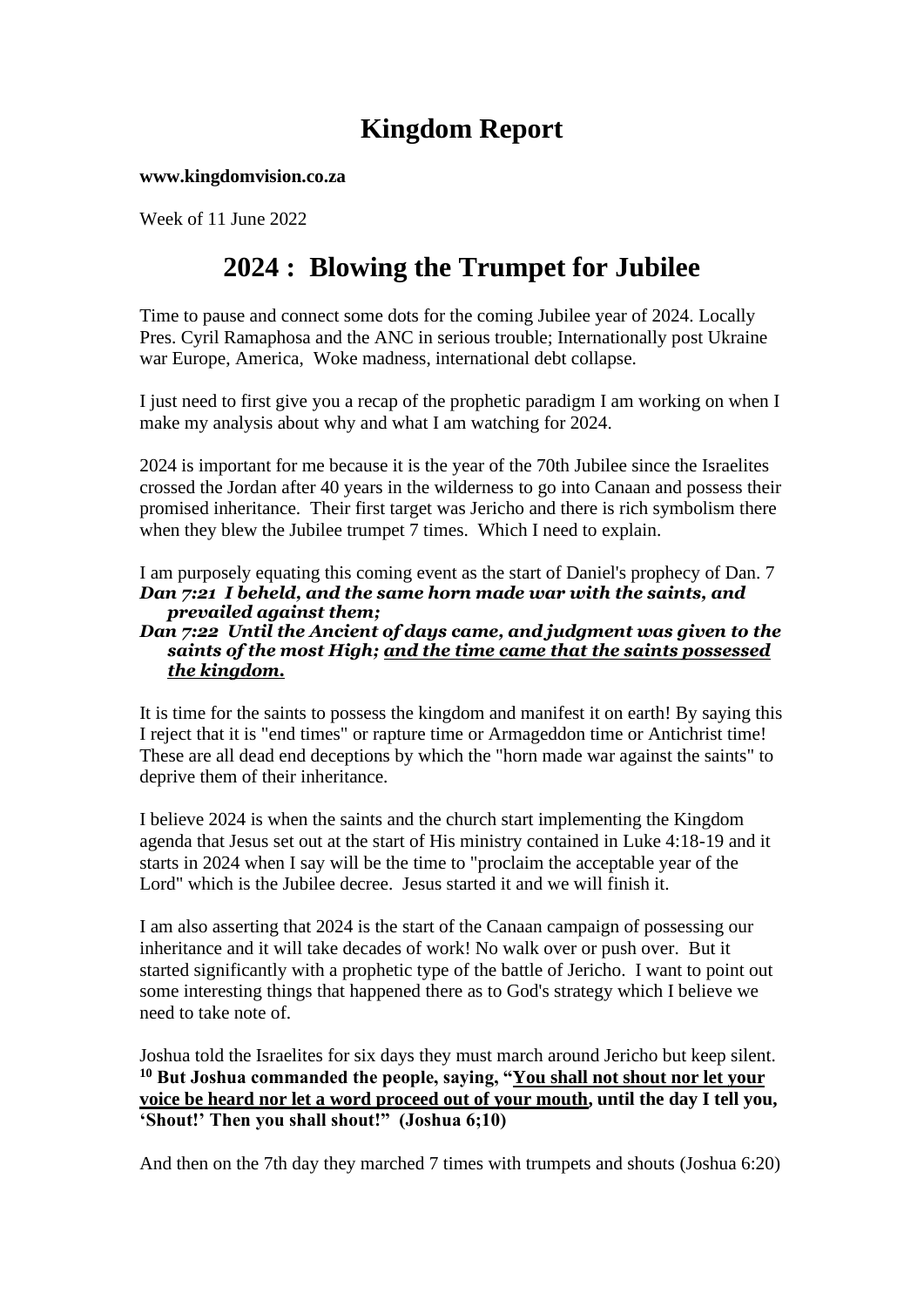**<sup>20</sup> So the people shouted, and priests blew trumpets; and when the people heard the sound of the trumpet, the people shouted with a great shout and the wall fell down flat, so that the people went up into the city, every man straight ahead, and they took the city.**

You will note the neat parallel in Revelation when the 7 trumpets blew then a shout goes up after the 7th angel sounded.....

#### **Rev 11:15 And the seventh angel sounded; and there were great voices in heaven, saying, The kingdoms of this world are become** *the kingdoms* **of our Lord, and of his Christ; and he shall reign for ever and ever.**

Here is another interesting little fact from Joshua. When the priests blew the "rams horn" (Joshua 6:4,5) in Hebrew the world is "yobel" or Jubilee it literally means that the priests were blowing "the Jubilee".

So here is my prophetic application. I am marching silently with the church around the walls of Jericho (Babylon). For a long while it seems. We have been waiting as a church for a long time for the promises of the greater anointing, victory over the enemy.....that "horn that has been wearing down the saints of the most high". We get tired and discouraged. Why does evil prevail. Why the suffering. When will we see the manifestation of the Kingdom of God on earth?

When? There is a time for everything under the sun. God told Abraham that his descendants will take Canaan as their possession some time in the future but not yet because "....the iniquity of the Amorites is not yet full"( Gen 15:16). They still have a lot more sinning to do and then you can take the land when I judge them!

And the tactics that the Lord used was interesting. Some rulers like Nebuchadnezzar God made insane. Others he caused massive internal conflict fighting against each other (2 Chron 20) Others He just blinded and they did not where to go. Others got deceiving spirits sent to them to make bad choices that destroyed their armies. Others their internal corruption weaken the their power and their institutions crumble.

So here I am figuratively walking around our nation of South Africa and the nations of the world. And I see they are not doing God's Kingdom agenda. All must eventually bow the knees to King Jesus. All will be compelled to get onto God's agenda of "peace on earth" and "swords will be turned into plows" and the poor and the sick and the needy and the lost will be ministered to. And all the earth will be filled with the glory of the Lord. Because the time has come!

So I am silently marching around the seemingly impregnable walls of political power, money power, institutional corruption, media lies and disinformation, social disintegration, corporate corruption....and I see cracks in the walls everywhere. They can't hide it anymore. This thing is ready to go down. One last great trumpet blast form heaven summoning the armies of heaven and a mighty shout from the church of Jesus Christ and this edifice of lies, narcissism, false unity and back stabbing and it all comes crashing down.

And it come down as Hemingway famously wrote in 'The Sun Also Rises"...."So how did you go bankrupt....well two ways, slowly at first then quickly".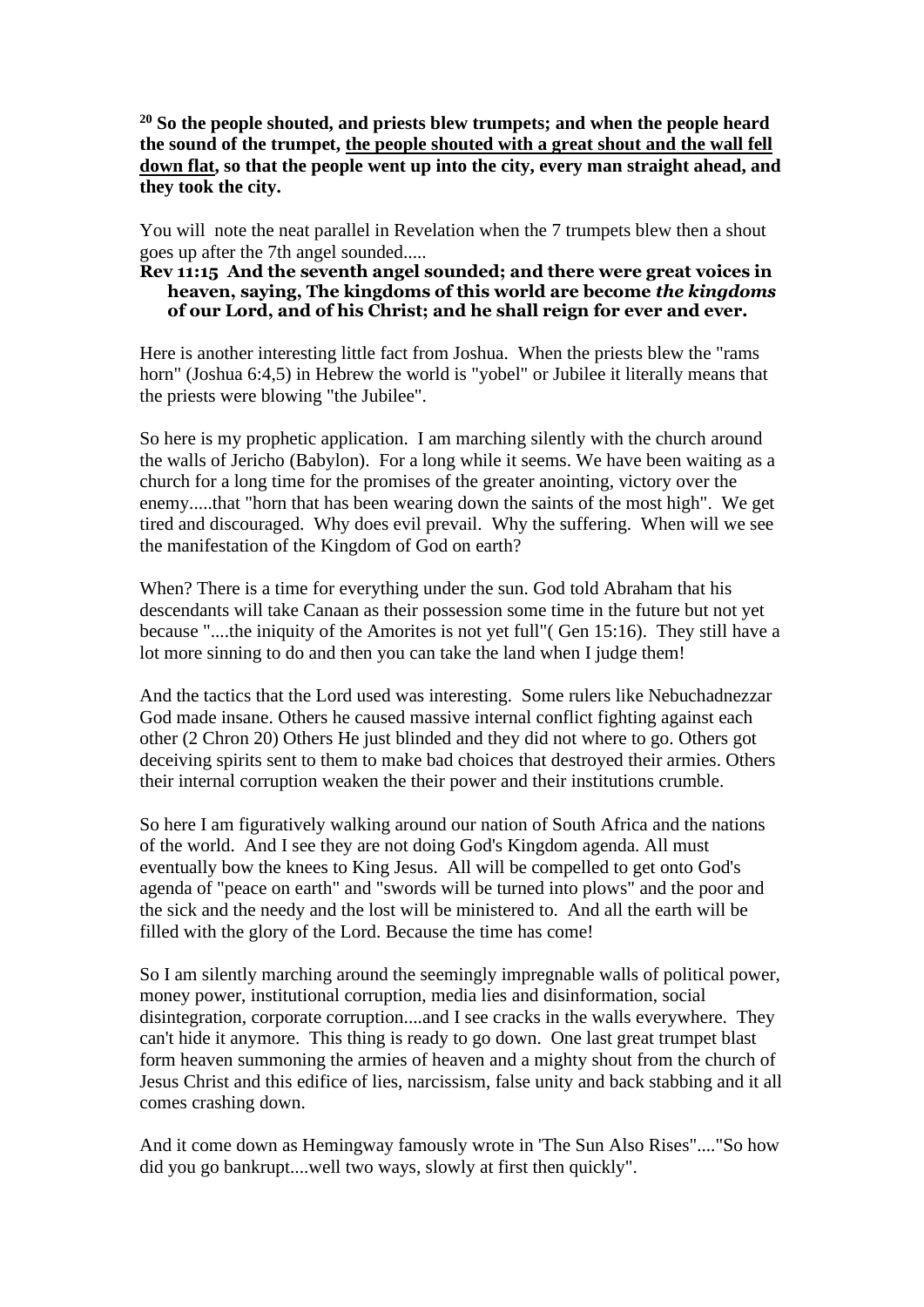Some observations of my journey around Babylon's walls.....with more to come in the months ahead as we head towards 2024....

### **South Africa**

This last week the political calculation in South Africa took a drastic turn. If you are following the news headlines you will have seen that our billionaire president Cyril Ramaphosa was accused of hiding a theft at his game farm of some \$4-\$8 million in cash stuffed into his furniture. The case was lodged at the Rosebank police station for prosecution in a number of counts.

The implication is the prosecution if enacted is that under the ANC "step aside rule" for those facing court criminal charges is that his deputy D.D.Mabuza takes over and Ramaphosa will not be available for the party congress in December to nominate him as their candidate for the 2024 election as President.

As of this writing the political sharks smell blood in the murky waters of national politics and friends and enemies are circling. My personal analysis is that there are at least 5-6 possible criminal charges he could face. Even if by some backstage miracle manipulation he manages to evade the charges the optics are so bad to a nation of desperately poor people who cannot imagine how you could be so rich as to allow R50 - R100 million in foreign currency to simply lie around the house and not banked in your bank account....it staggers the imagination. He was supposed to be Mr. Clean. The one ANC leader clean and incorruptible in the midst of an organization corrupt from top to bottom. And BTW what was his vice president DD Mabuza doing for months this year in Moscow? Medical leave? I think not.

My assessment up till now was that the ANC was going to lose support in 2024 but will be able to put together a coalition government and only in 2029 will they lose total power. Now I don't know. I think 2024 elections can be the year they lose all power. They have no credible leader to replace Ramaphosa.

What could this mean for the majority of people in South Africa who identify as Christians? Can we change the national agenda, clean out the crooks and the incompetent and get Godly leadership and government in 2024?

#### **Europe and America and Woke Madness**

The disintegration of social morality in the public space in what we call the "West" is breathtaking. I cannot keep up with the utter degradation of decency and traditional morality with so many examples to choose from in recent headlines.

I am not here trying to attack the gay lifestyle...what people do in their private lives is their business. I do attack abortion because some one needs to protect the right to life of an unborn child.

What I want to emphasize here is the sheer irrational lunatic behavior that is threatening the whole corrupt edifice of the so called "enlightenment" era that has now become "post modernism". I give you several examples out of Europe as there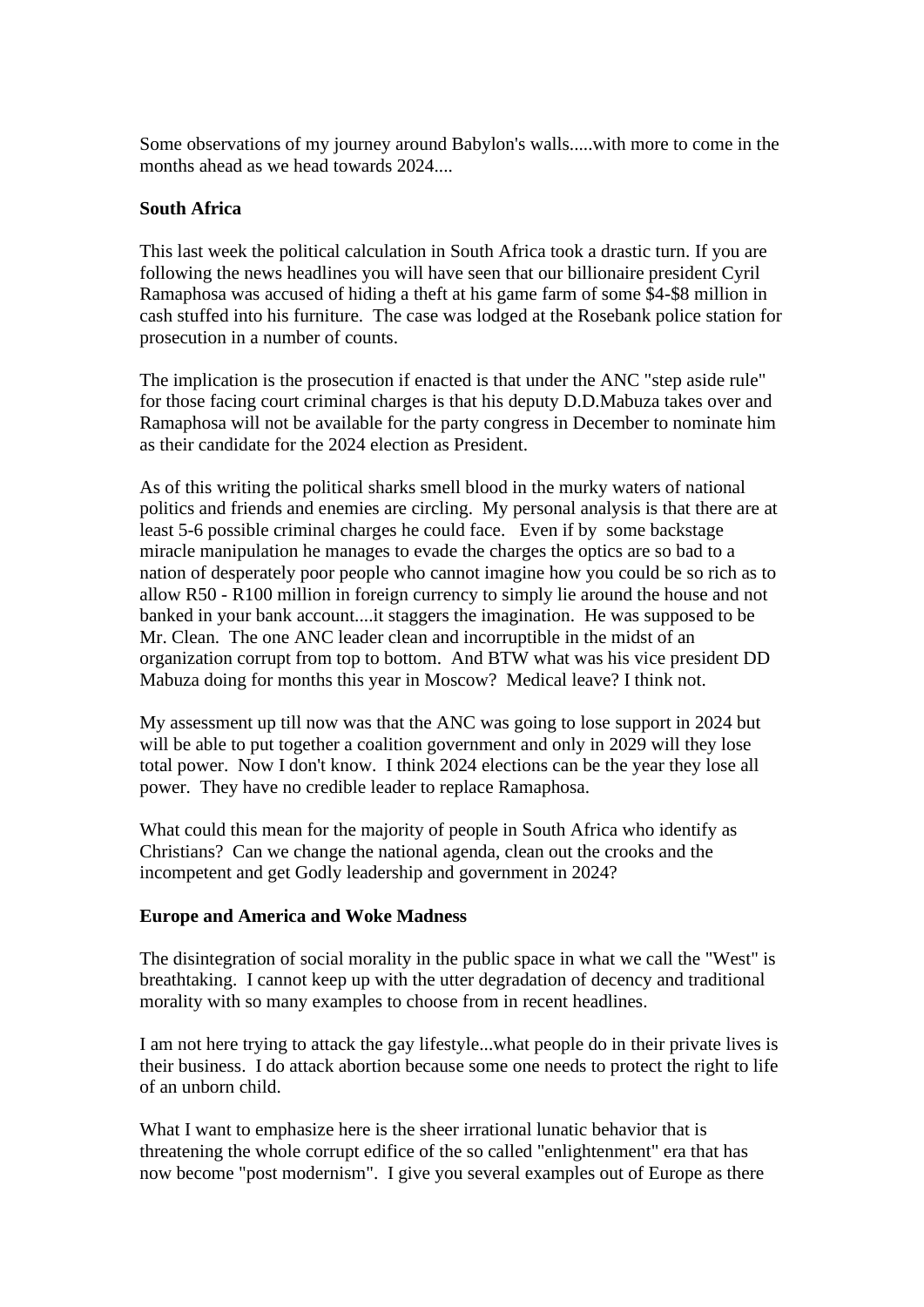are too many example out of America that are common knowledge but everyone sort of expects California craziness to percolate through to the rest of America....but Scandinavia and Britain? Sober conservative, solid? Try this....I quote:

*A Norwegian feminist faces up to three years in prison for saying that biological men can't be lesbians. Christina Ellingsen, of the global feminist organization Women's Declaration International (WDI), is under police investigation for making the claim in a tweet in which she criticized the trans activism group FRI.* 

*She also questioned the legitimacy of FRI's advisor Christine Jentoft identifying as a lesbian despite being born a biological male.*

*"Jentoft, who is male and an advisor in FRI, presents himself as a lesbian – that's how bonkers the organization which supposedly works to protect young lesbians' interests is. How does it help young lesbians when males claim to be lesbian, too?" Ellingsen reportedly said. "You are a man. You cannot be a mother," Ellingsen allegedly told Jentoft.*

What a man cannot be a mother? How dare she contradict the United Kingdom National Health Service. A headline and report this week....

## **UK's NHS Scrubs The Word "Women" From Ovarian Cancer Guidance To Be More "Inclusive"; Report**

*The National Health Service website in the UK has altered its guidance pages on ovarian cancer, removing instances of the word "women" in a move that sources say is intended to be more "inclusive" toward trans, non-binary and intersex people.*

So how do you trust those supposedly very clever and supposedly very competent British doctors who believe that men can develop ovarian cancer? You sure you still want to go to Britain for expert medical treatment? The ruling class of the Western world has literally gone mad. The lunatics run the asylum and they will destroy their nations and their future survival.

### **Ukraine War : The Aftermath**

The Ukraine war will end at some time. It will end with a Russian victory that will by my analysis of current Russian political and war objectives be when they control Eastern Ukraine with its majority Russian speaking population and control the southern coast region that will include all the ports on the Black sea.

Ukraine or what will be left of it will be western Ukraine desperately trying to remain some kind of viable national state so that Poland, Romania and Hungary do not come and annex the territories that in history past belonged to them before the Soviets annexed the territory. Lvov the large Ukrainian city was for centuries an integral part of Poland.

Russia will rebuild the destroyed sections of eastern Ukraine and get the farms, factories and mines working again and integrate the people and the economy into the